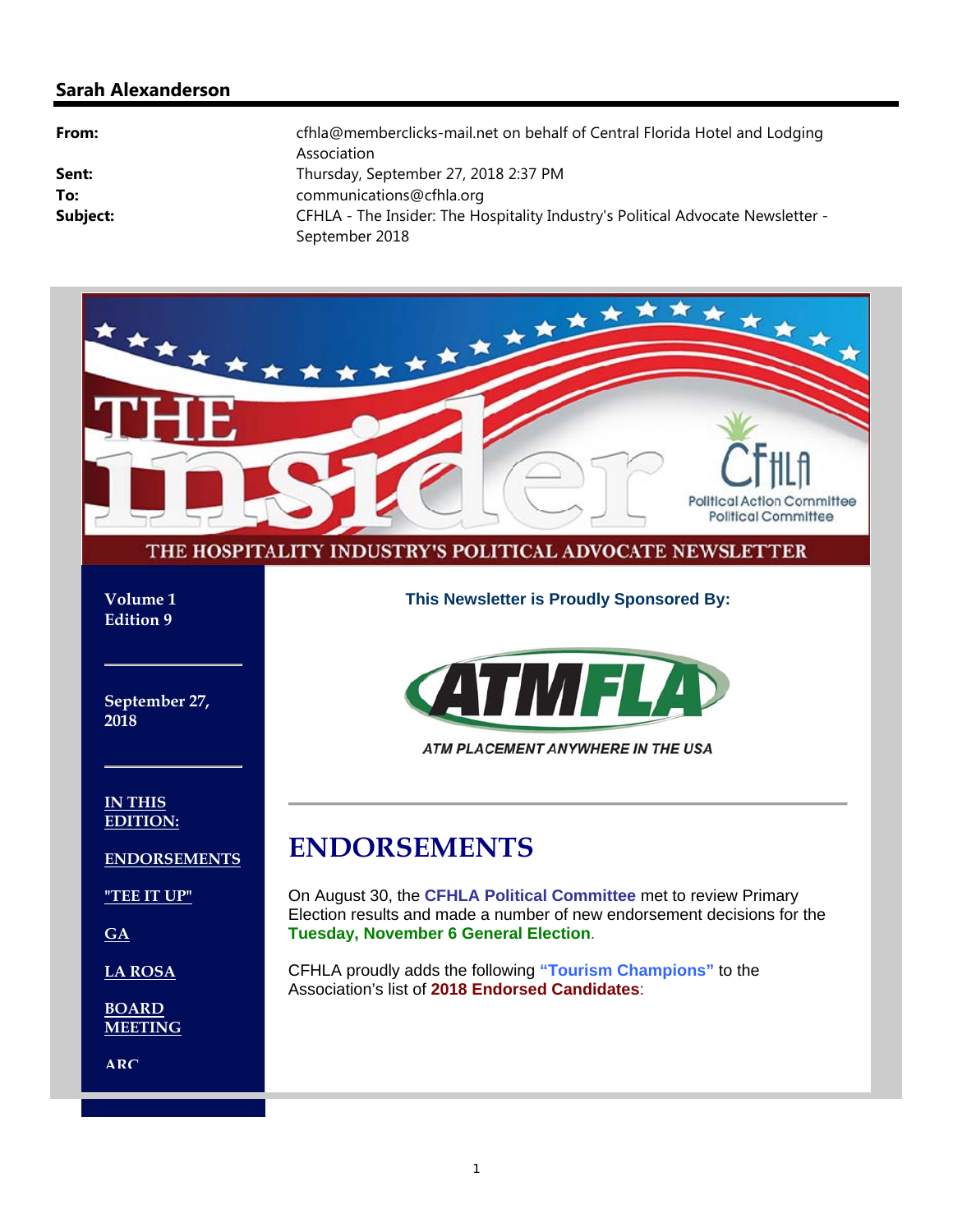#### **LEONARD**

#### **RELATED LINKS**

#### **LINKS OF INTEREST**

**Florida Governor Rick Scott**

**State of Florida Senate**

**State of Florida House of Representatives**

**Orange County**

**Osceola County**

**Seminole County**

**City of Orlando**

**City of Kissimmee**

**City of Sanford**



**Pete Crotty Orange County Commission, District 3**



**Melissa Byrd Orange County School Board, District 7**



**Mike La Rosa State House, District 42**

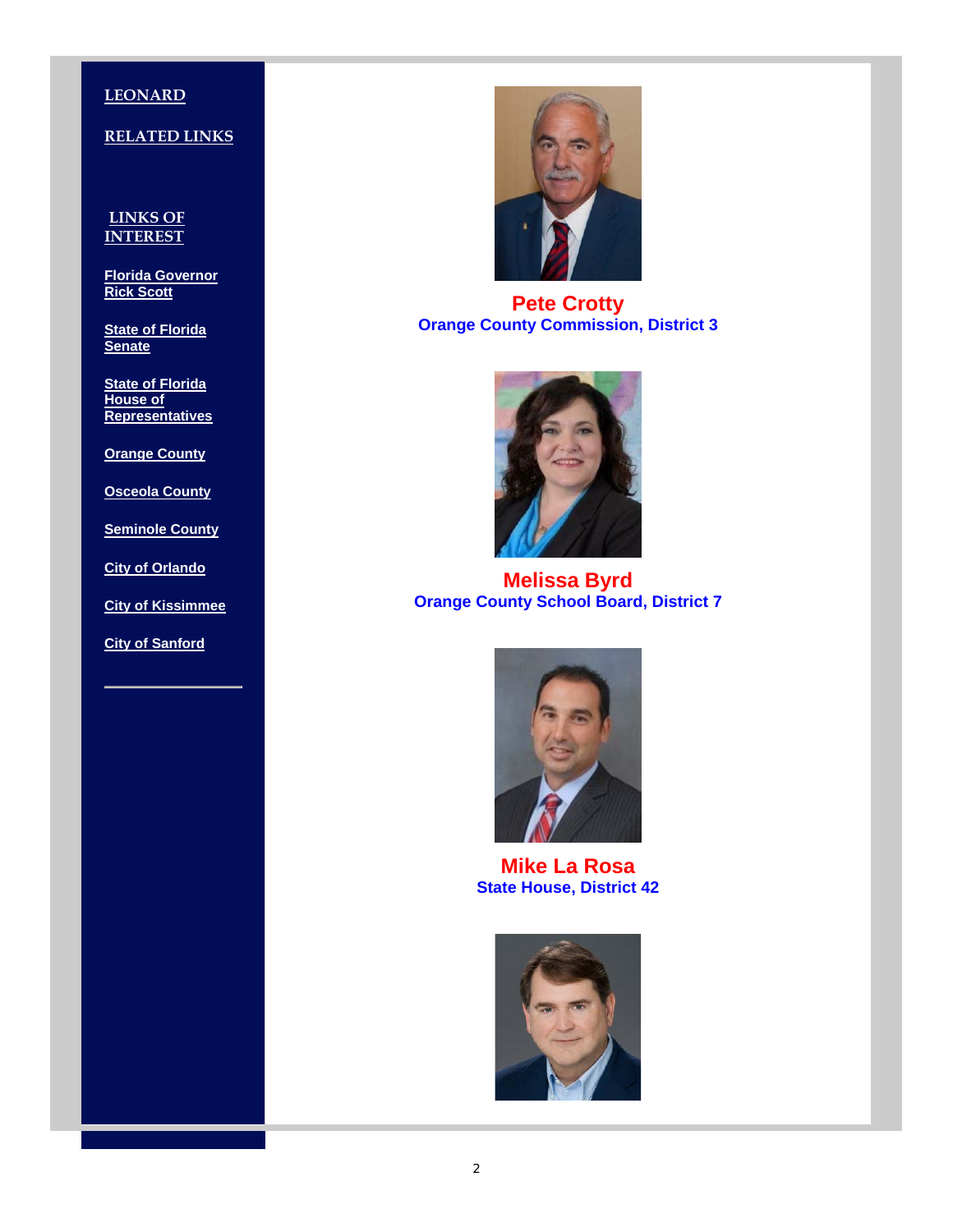#### **Stockton Reeves State House, District 47**



**Manny Diaz Jr. State Senate, District 36**



### **Dana Young State Senate, District 18**

To view all 2018 CFHLA endorsed candidates to date, please visit: **https://www.cfhla.org/pac-pc-endorsements.**

### **"TEE IT UP"**

On Thursday, September 20, the CFHLA Political Committee conducted it's annual **"Tee It Up for Tourism" Golf Outing & Luncheon** at **Celebration Golf Club (Thank You, John Bixler)**. Over **110 CFHLA Members** enjoyed a pre-golf luncheon, highlighted by networking, a live auction and a "Keynote Address" from **State Representative Rene "Coach P" Plasencia.**

Representative Plasencia discussed the vital importance of the Hospitality Industry to Central Florida's economy and provided his thoughts on recent tourism-related bills in Tallahassee.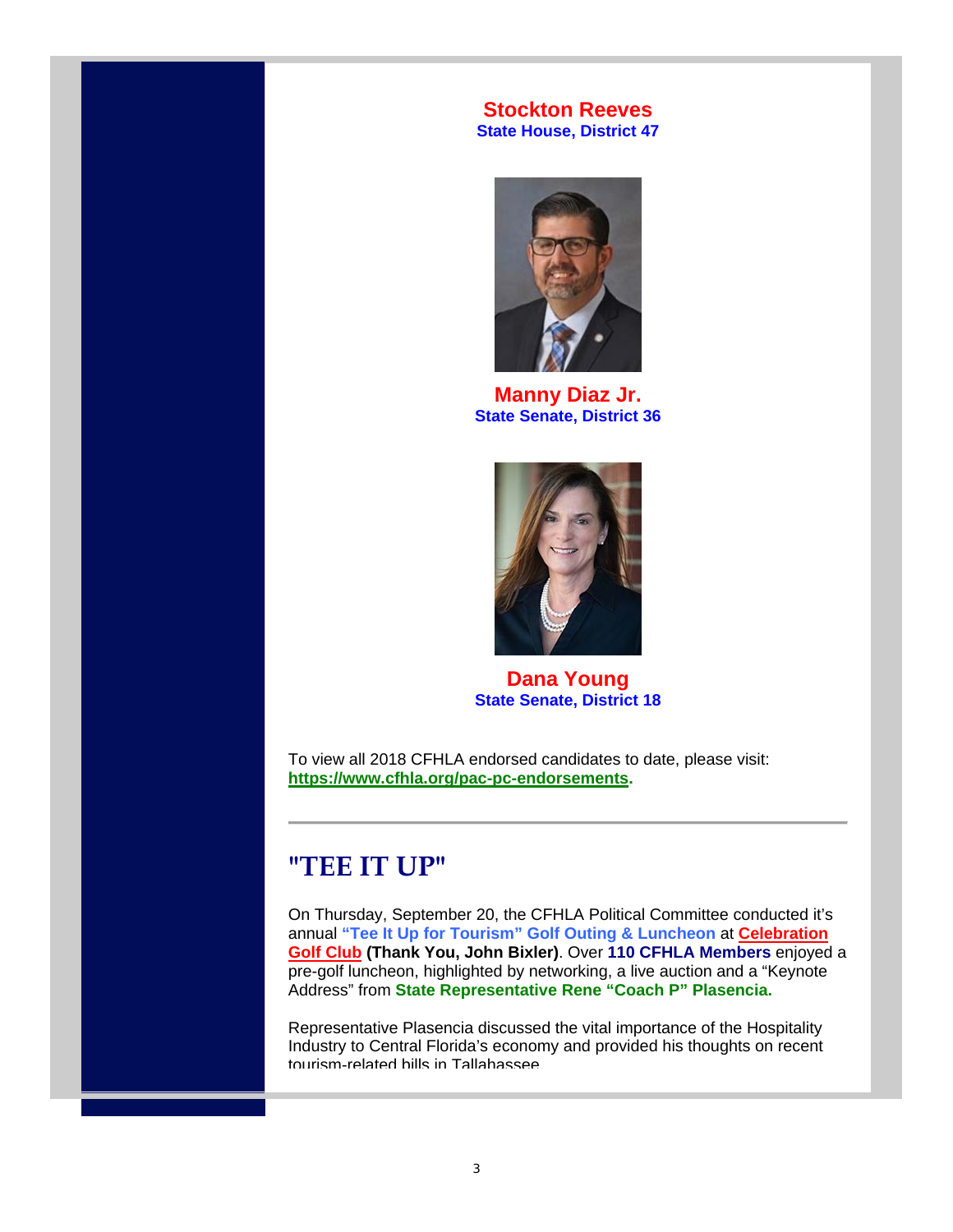A number of Central Florida Elected Officials were in attendance, including:

**Osceola County Commissioner, District 1 Peggy Choudhry**

> **Orange County Sheriff Jerry Demings**

**City of Orlando Chief of Police John Mina**

**State Representative, Florida House District 50 Rene "Coach P" Plasencia**

**State Representative, Florida House District 31 Jennifer Sullivan**



State Representative Jennifer Sullivan, Florida House District 31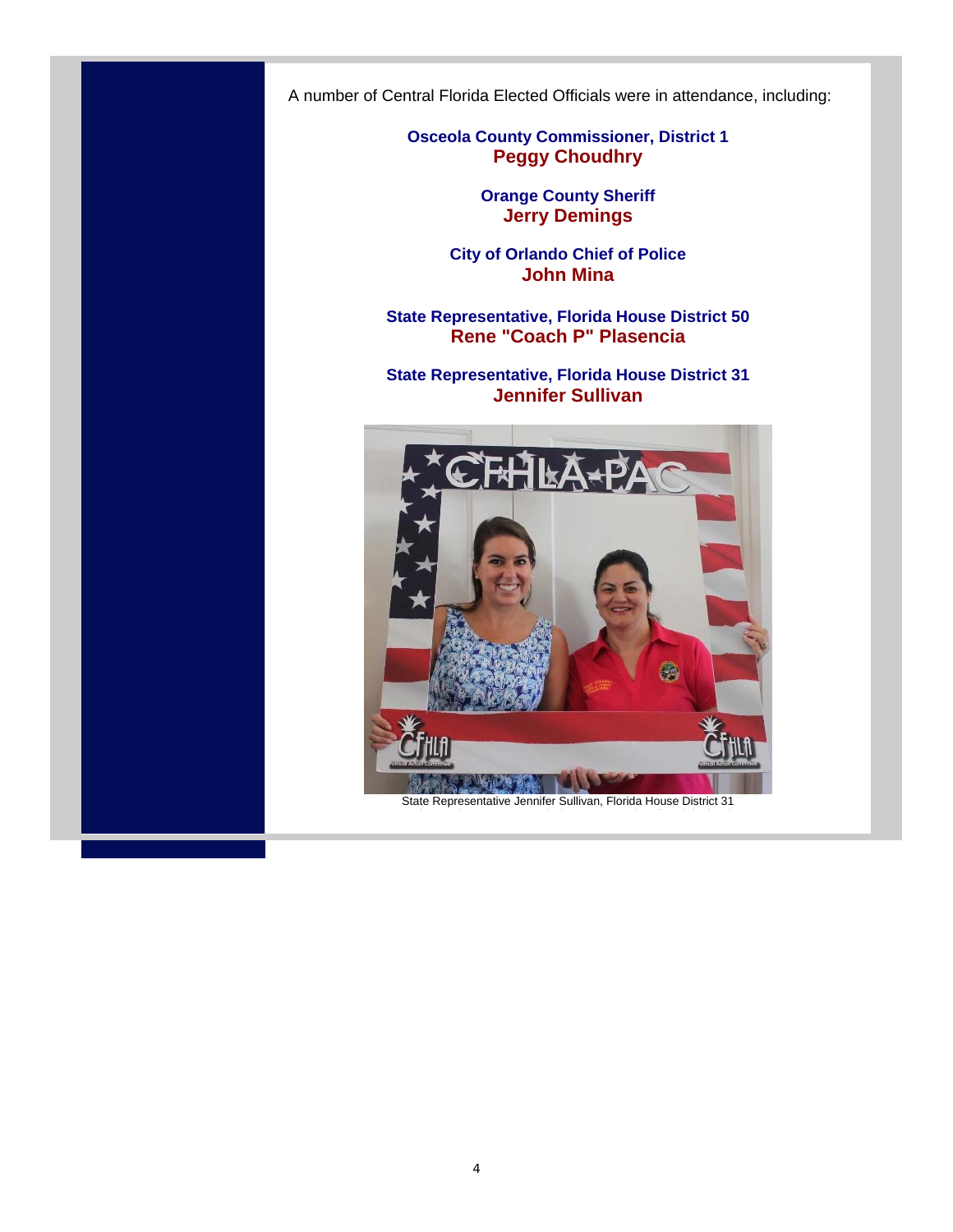

CFHLA Board Member Jeff Swirsky, General Manager of the Holiday Inn Resort Orlando Lake Buena Vista, Orange County Sheriff Jerry Demings and CFHLA Board Member Mark Politte, General Manager of the DoubleTree by Hilton at the Entrance to Universal Orlando



City of Orlando Chief of Police John Mina and CFHLA-PAC Committee Member Greg Moore of The Mall at Millenia

The CFHLA Political Committee would like to **thank** the following sponsors for their support of the 2018 Tee It Up For Tourism Golf Outing & Luncheon:

**Presenting Sponsor:** 

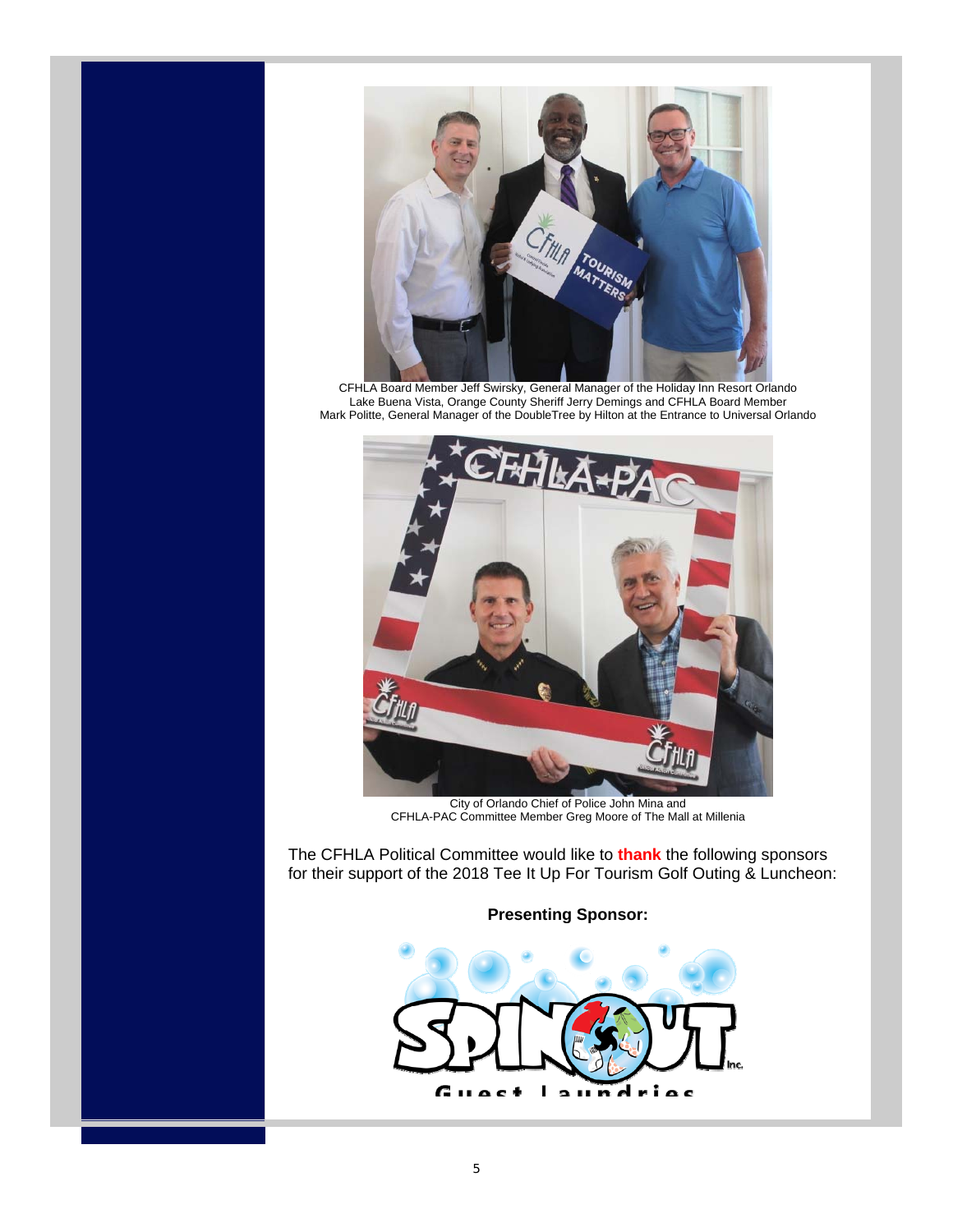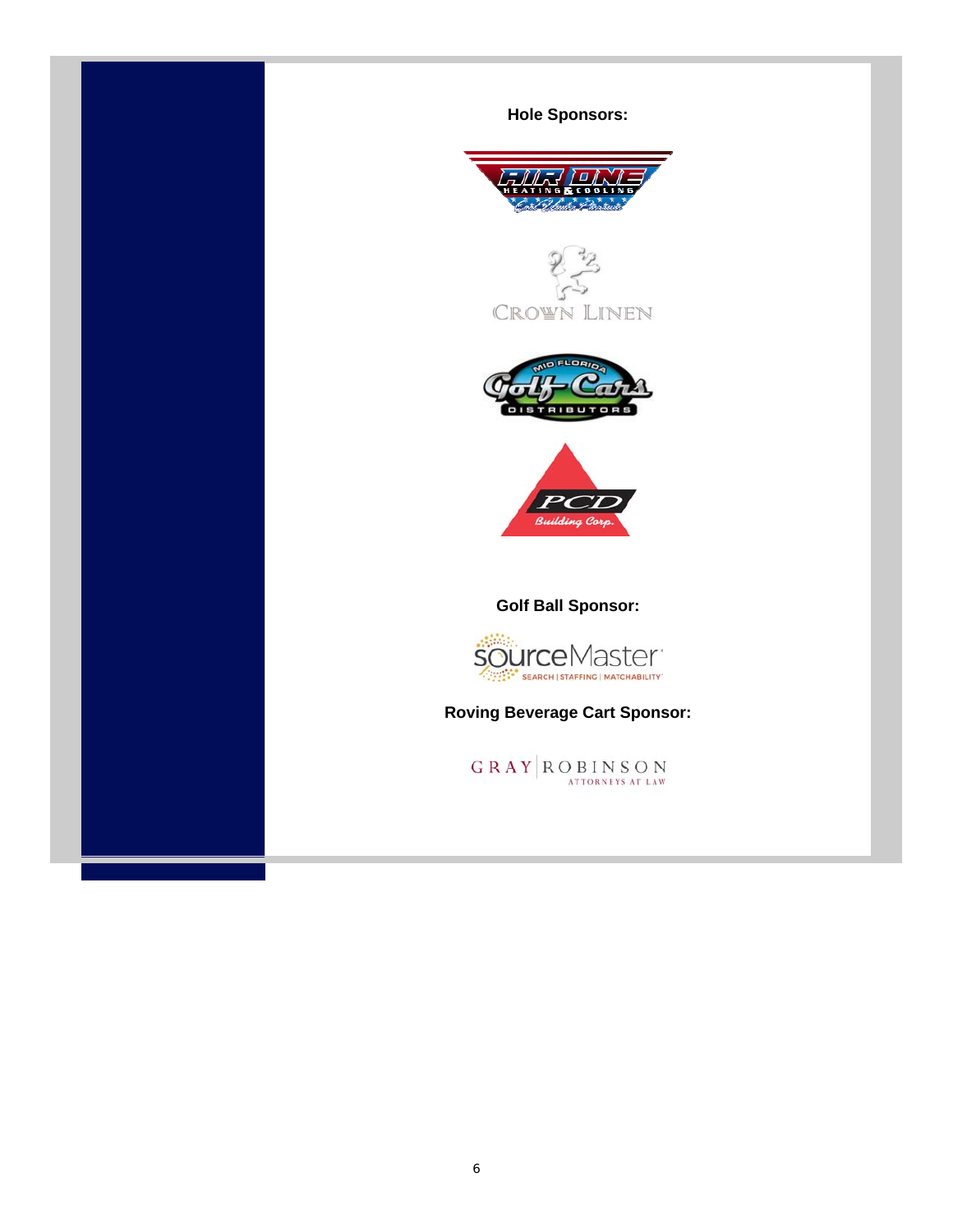

CFHLA Board Members and Elected Officials "Cut the Ribbon" to start the PC Golf Outing



CFHI A Mamhare praparing to "Taa It I In for Tourism"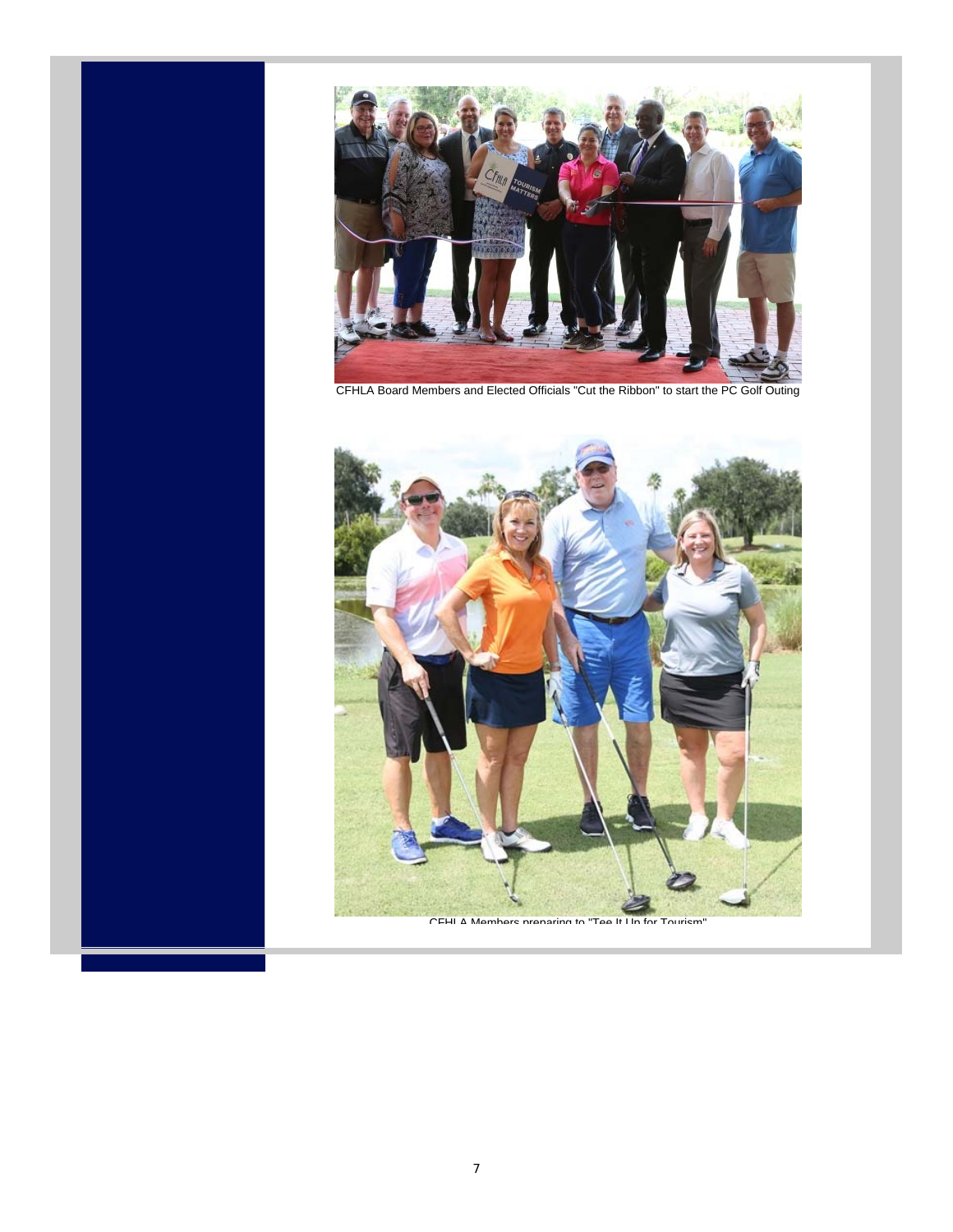

Keynote Speaker State Representative Rene Plasencia, Florida House District 50



Wyndham Ronnet Creek Resort Team at the Celebration Golf Club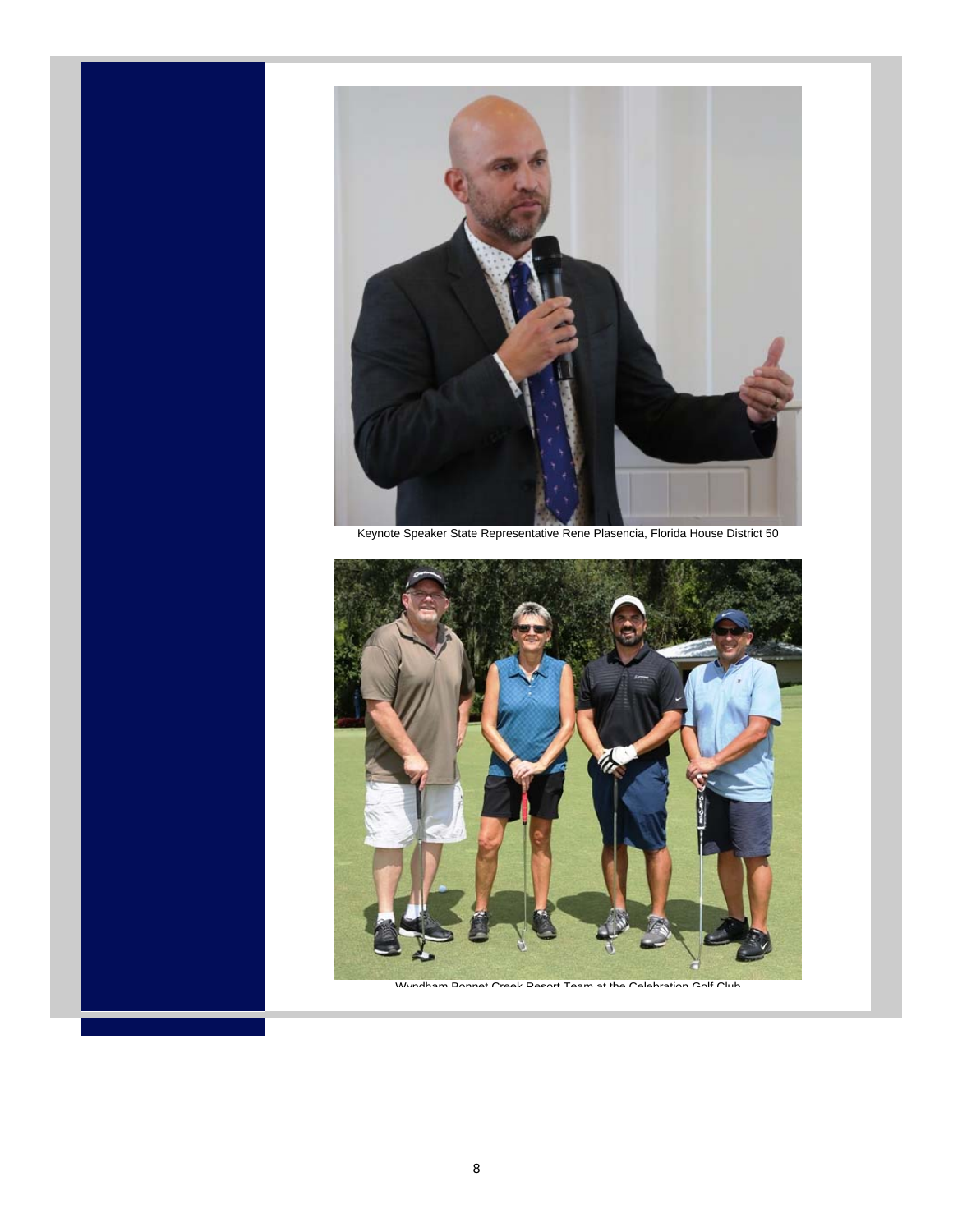

CFHLA "Tee It Up" for Tourism Presenting Sponsor, CFHLA Board Member and VIP Member Maureen Haggerty of Spinout Guest Laundries, Inc.



CFHLA Members at the "Tee It Up" for Tourism Golf Outing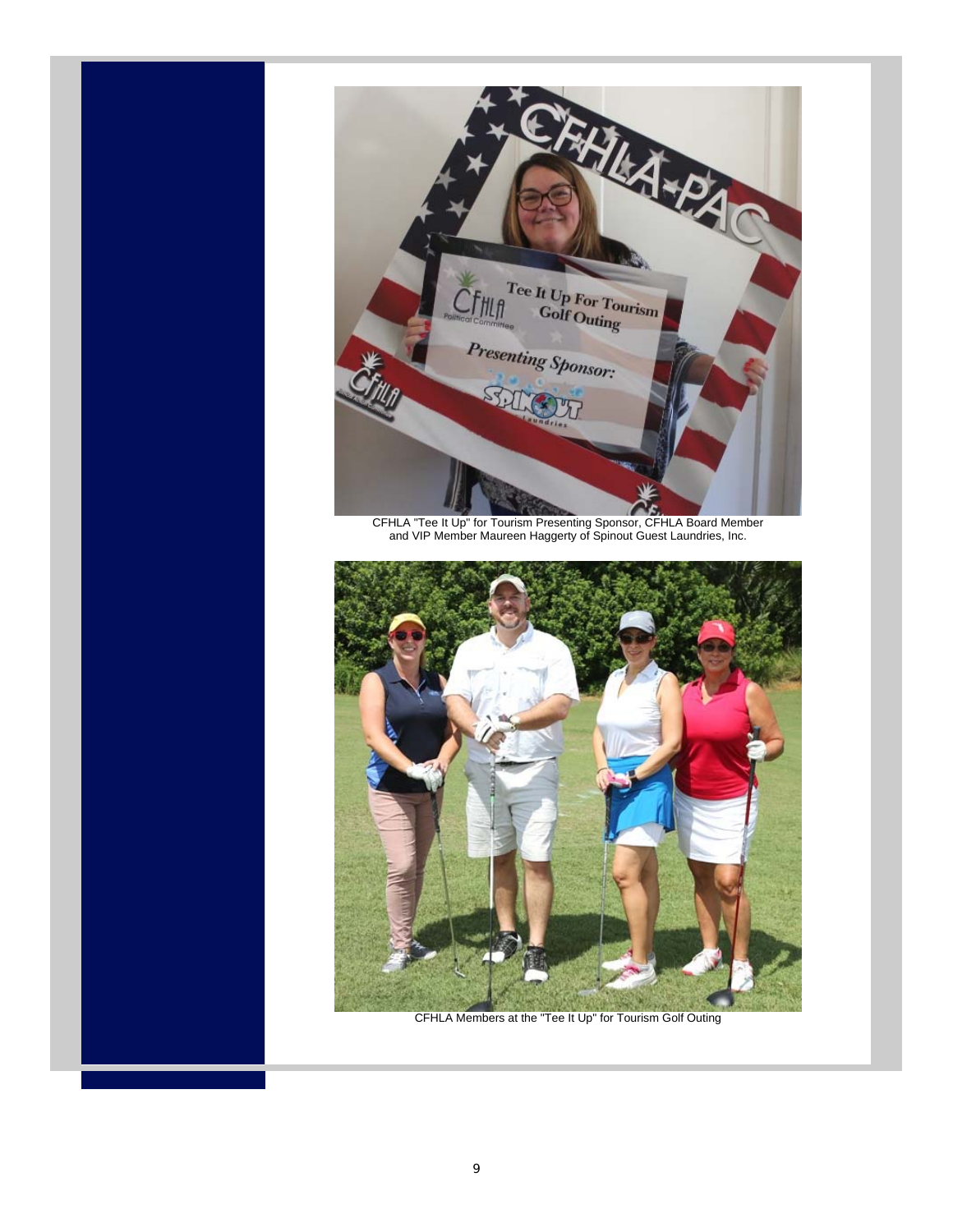## **GA**

On Wednesday, September 12 the **CFHLA Governmental Affairs Committee** met with **Orange County Commission District 2 candidate, Christine Moore**, to discuss a number of Orange County Hospitality Industry priorities.

This meeting, held at the **Wyndham Lake Buena Vista Disney Springs Resort Area (Thank You, Jay Leonard)**, allowed for CFHLA Members to share the Association's position on key Hospitality issues such as the **Tourist Development Tax**, **Visit Orlando** and **Orange County's TDT Application Review Committee** with Ms. Moore.

Next month, the Governmental Affairs Committee will be conducting its annual **"Legislative Priorities"** drafting meeting, where a panel of Hospitality Industry Government Relations professionals will work with the GA Committee to begin establishing **CFHLA's 2019 Legislative Priorities**.

# **LA ROSA**

On Friday, September 7, CFHLA conducted a positive **"Coffee Club"** meeting with **State Representative Mike La Rosa** (District 42) at the CFHLA Offices.

Representative La Rosa, who serves as **Chairman of the House Tourism & Gaming Control Subcommittee** and is considered by many as Central Florida's highest-ranking member of the Florida House, answered questions from CFHLA Board and PAC Board members relating to his position and recent votes on tourism-related legislation in Tallahassee.

**CFHLA President / CEO Rich Maladecki** also thanked Representative La Rosa for serving as a **"Co-Honorary Chairman"** at the **September 11 Patriot Day Breakfast** event.

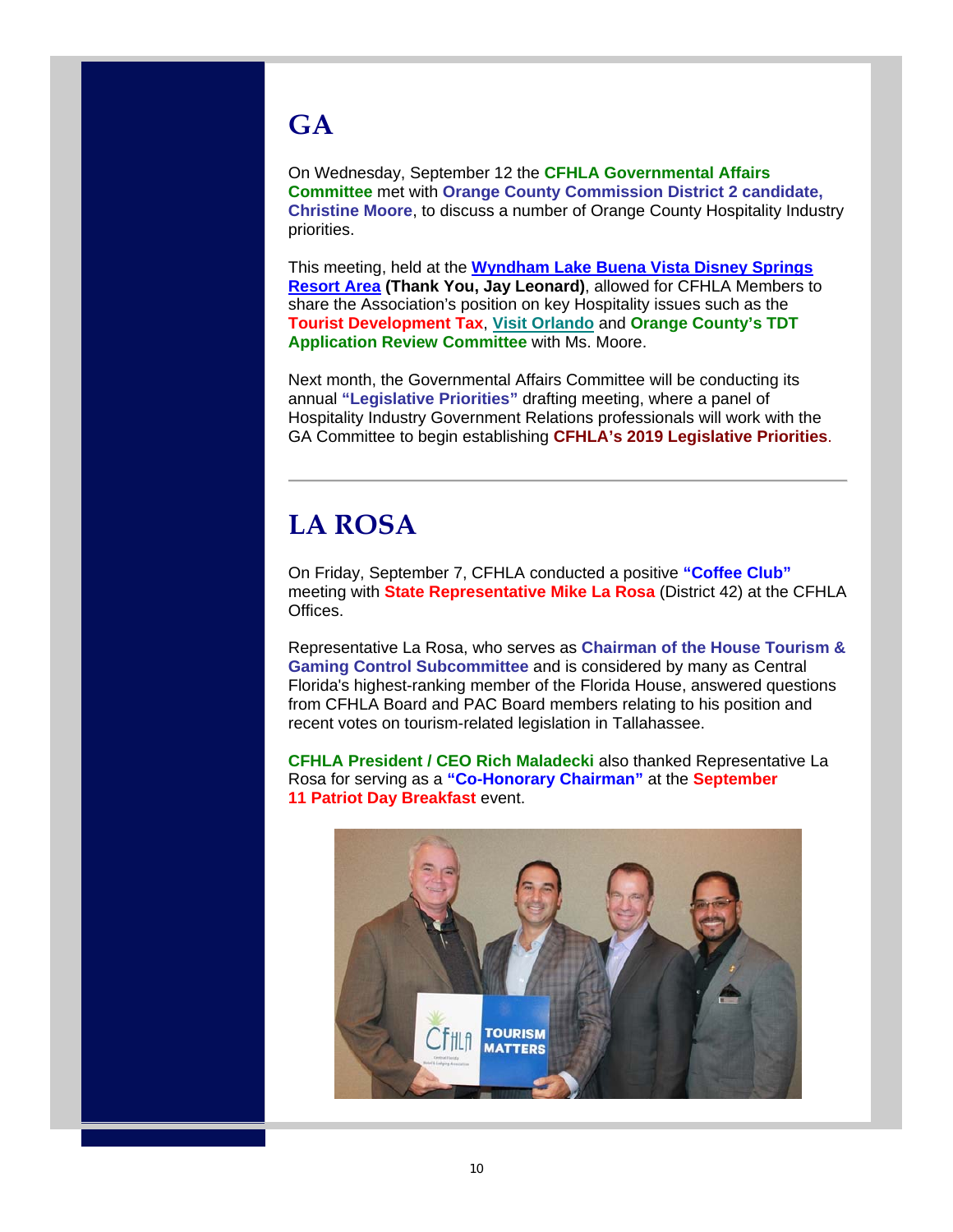of the Wyndham and Wyndham Garden Lake Buena Vista Disney Springs Resort Area, State Representative Mike La Rosa (District 42), CFHLA Board Chairman Fred Sawyers, Complex General Manager of the Walt Disney World Swan and Dolphin Resort and CFHLA Board 1st Vice Chairman Jesse Martinez, General Manager of the Alfond Inn at Rollins

### **BOARD MEETING**

On Tuesday, September 25 CFHLA conducted the **September Board of Directors Meeting** at the **Avanti Palms Resort and Conference Center (Thank you Rod O'Connor, Complex General Manager)**.

At the meeting, **Orange County Mayor Teresa Jacobs** discussed TDT successes. **City of Orlando Police Chief John Mina** presented the new, proposed **National Public Safety Training Center at Valencia College.**





CFHLA-PAC Board Chairman Jay Leonard, General Manager of the Wyndham and Wyndham Garden Lake Buena Vista Disney Springs Resort Area, CFHLA Board Chairman Fred Sawyers, General Manager of the Walt Disney World Swan and Dolphin, Orange County Mayor Teresa Jacobs and CFHLA President/CEO Rich Maladecki

## **ARC**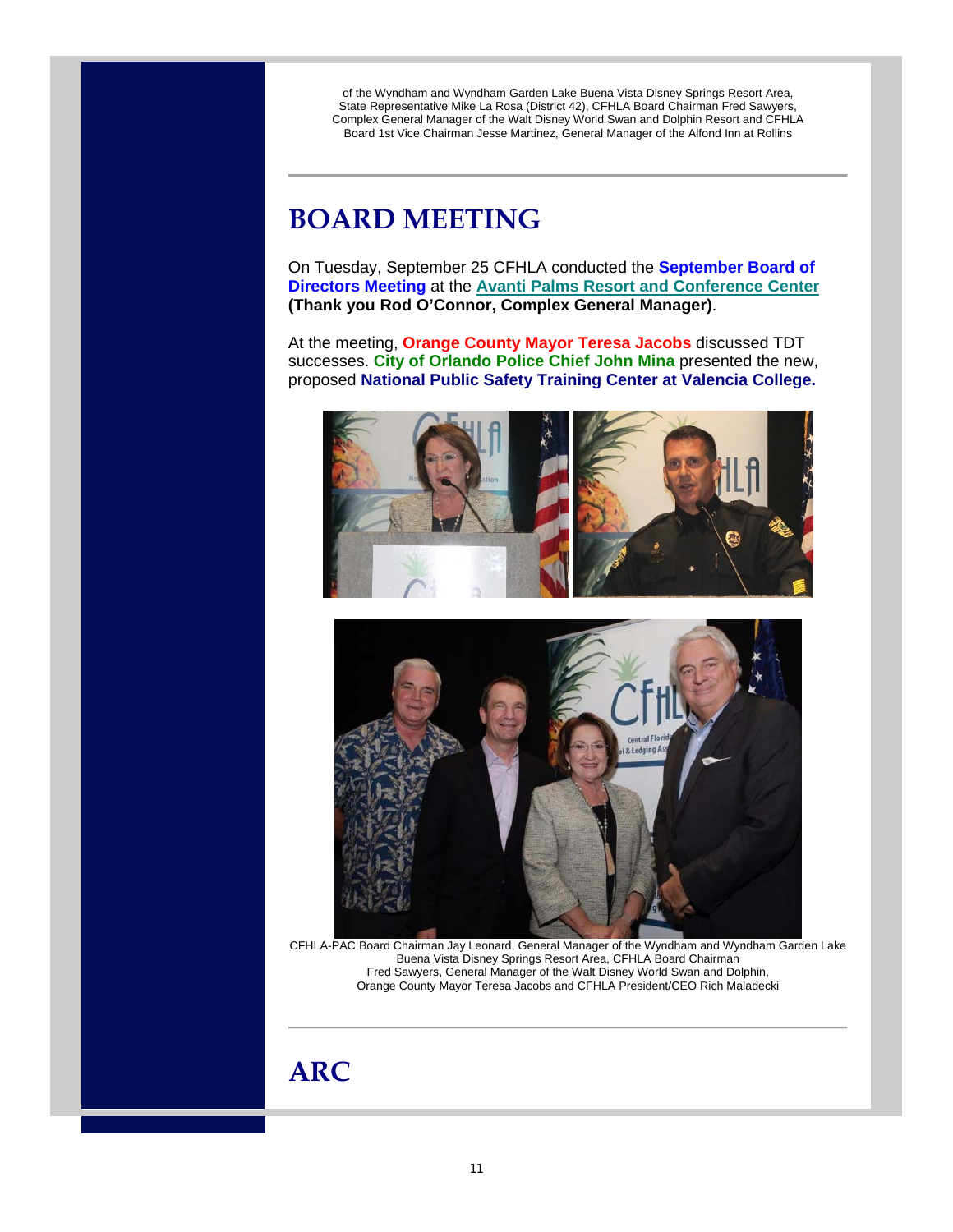On Monday, September 17, the **Orange County Application Review Committee** voted in support of two project applications seeking Orange County TDT funding, subsequently on Friday, September 21, the **Orange County's Tourist Development Council** approved both community investments:

The **OnePULSE Foundation's** application seeks \$10 Million for museum design and land acquisition funding in the area near the Pulse site.

The **Orlando Ballet** is seeking \$4 million to complete their new headquarters project in Loch Haven Park, that, if approved, will be partnered with the late **Harriett Lake's** \$5 million contribution to the project.

CFHLA thanks the following CFHLA Board Members who serve on **Orange County's Application Review Committee** and the **Tourist Development Council**:

Application Review Committee:

**Ross Burke Blue Heron Beach Resort**

**Brian Comes Hyatt Regency Orlando**

**Jon McGavin Ritz-Carlton Orlando, Grande Lakes**

**Louis Robbins Key Performance Hospitality Management**

Tourist Development Council:

**David Bartek Loews Hotels** 

**Jesse Martinez The Alfond Inn at Rollins**

**Jorg Heyer Sheraton Vistana Villages**

### **LEONARD**

CFHLA would like to congratulate **CFHLA-PAC Board Chairman Jay Leonard**, General Manager of the **Wyndham and Wyndham Garden Lake Buena Vista Disney Springs Resort Area** for being selected to serve on **Orange County Mayor-elect Jerry Demings' transition team**.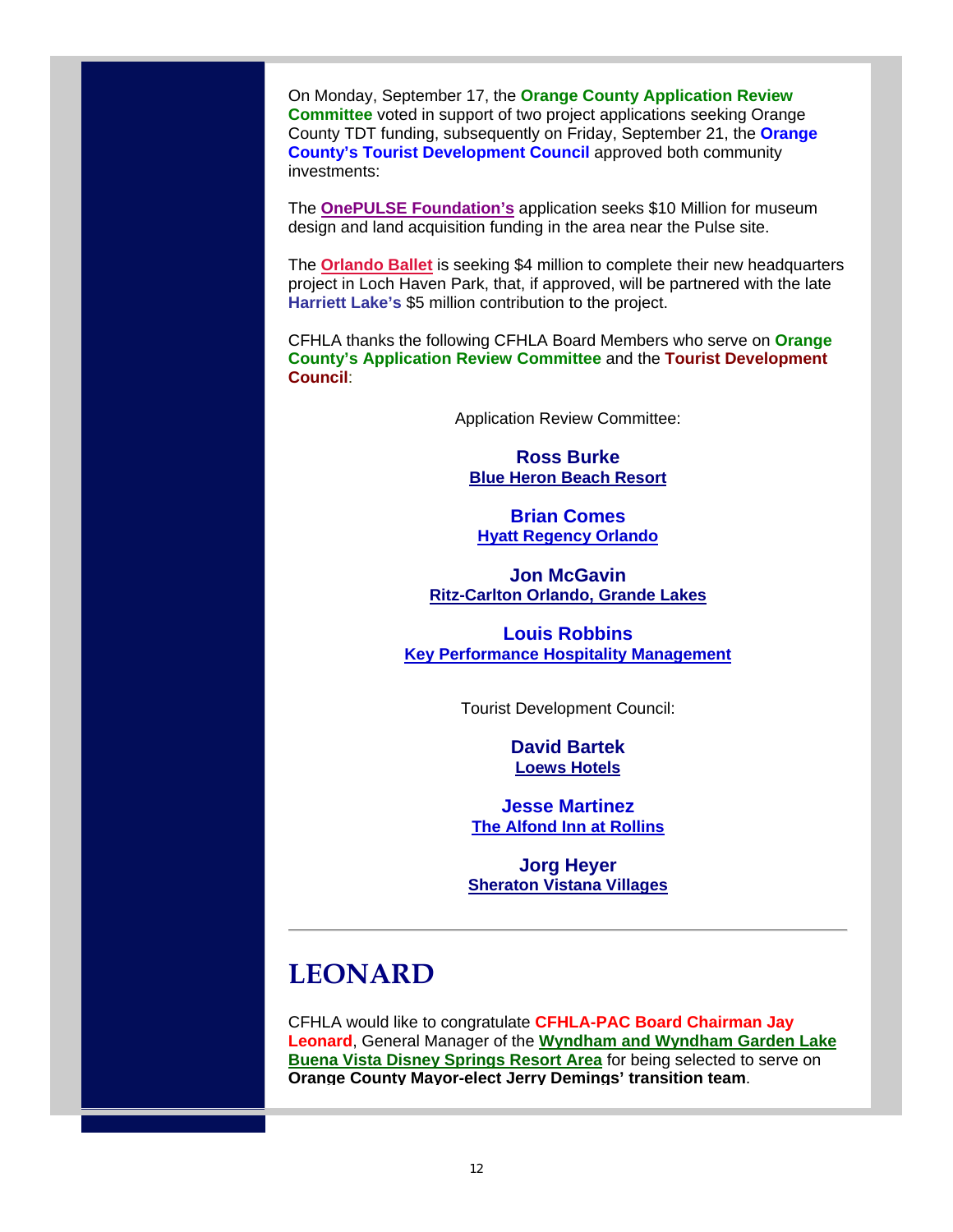

## **LINKS**

**Below please find news articles relating to the political interests of the Hospitality Industry:** 

**Breaking records and driving new projects: Orlando's Tourism leaders dish on industry growth**

**Central Florida hoteliers back Manny Diaz, Dana Young, Stockton Reeves**

**Gov. Scott: Orlando Creates More than 50,000 Jobs Over the Year**

**THIS NEWSLETTER IS PROUDLY SPONSORED BY:**